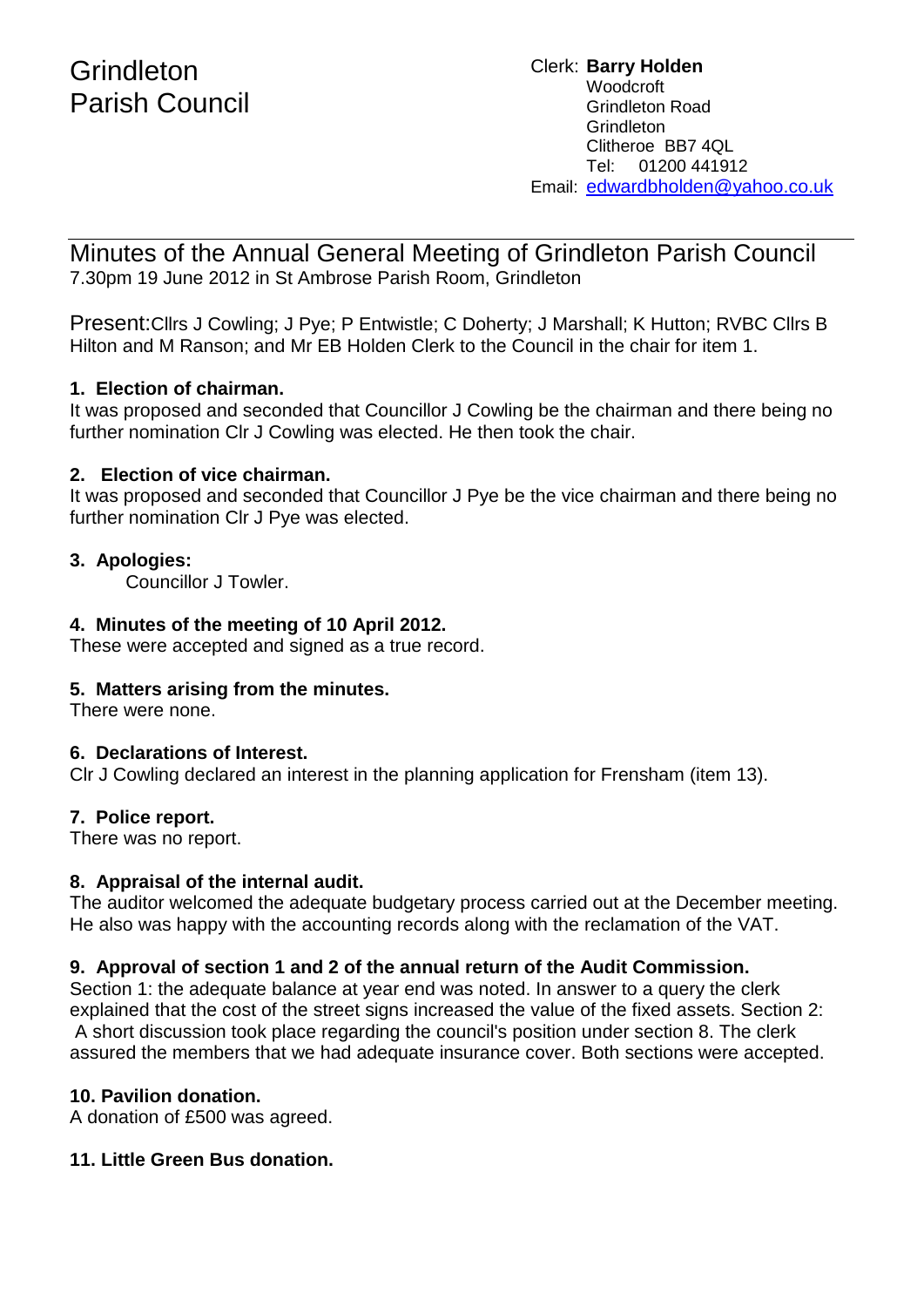Clerk: **Barry Holden** Woodcroft Grindleton Road **Grindleton** Clitheroe BB7 4QL Tel: 01200 441912 Email: [edwardbholden@yahoo.co.uk](mailto:edwardbholden@yahoo.co.uk)

It was agreed to donate £150, to be supplied after an explanatory visit from a representative of the company.

## **12. Action for Children donation.**

It was agreed that no donation be given.

## **13. Planning applications.**

Frensham, Sawley Road: It was agreed to accept this application with the condition that, as stated in the application, the original Victorian postbox be kept in a new position.

## **14. Village bulb planting.**

It was agreed to purchase a suitable quantity of bulbs, giving around 100 to each of the two schools, the remainder being planted by the councillors and/or their contacts.

## **15. Greendale Wood – letter of complaint.**

It was agreed that the clerk send a letter to the complainants pointing out that the area was a natural wood, would be thinned out in 2015/16 by the Woodland Trust, and then be managed by the Millennium Trust, and at no point in time was it the responsibility of the parish council. It was also agreed that more suitable signs be placed to deter animal owners from allowing fouling to occur.

## **16. Financial matters.**

The clerk was authorised to pay the following: £10 to St Ambrose PCC for the rent of the room: £1287.21 to Whalley Parish Council for the lengthsman's salary; £249.30 to the clerk for reimbursement of the cost of the Jubilee medals; £544.59 to Zurich Parish Insurance; £146.75 salary to the clerk, and £36.60 to HM Revenue & Customs.

The clerk noted that £290.28 had been reclaimed for paid VAT, and that he had applied for a concurrent grant to go towards the lengthsman's salary.

## **17. Update from the clerk.**

The clerk noted a request for the use of the allotment water supply. This was rejected. The clerk was authorised to contact the lengthsman for a repair to the allotment front fence.

## **18. Reports of the Grindleton organisations.**

It was reported that the construction of the pavilion was on schedule.

## **19. AOB**

Councillor Ranson informed the meeting that no written details of planning applications would be despatched to the parish council. The clerk was instructed to request future written plans.

## **20. Date of next meeting.**

This was to be 11 September, subsequent meetings then being held every two months on the second Tuesday of the month.

The meeting closed at 8.50pm.